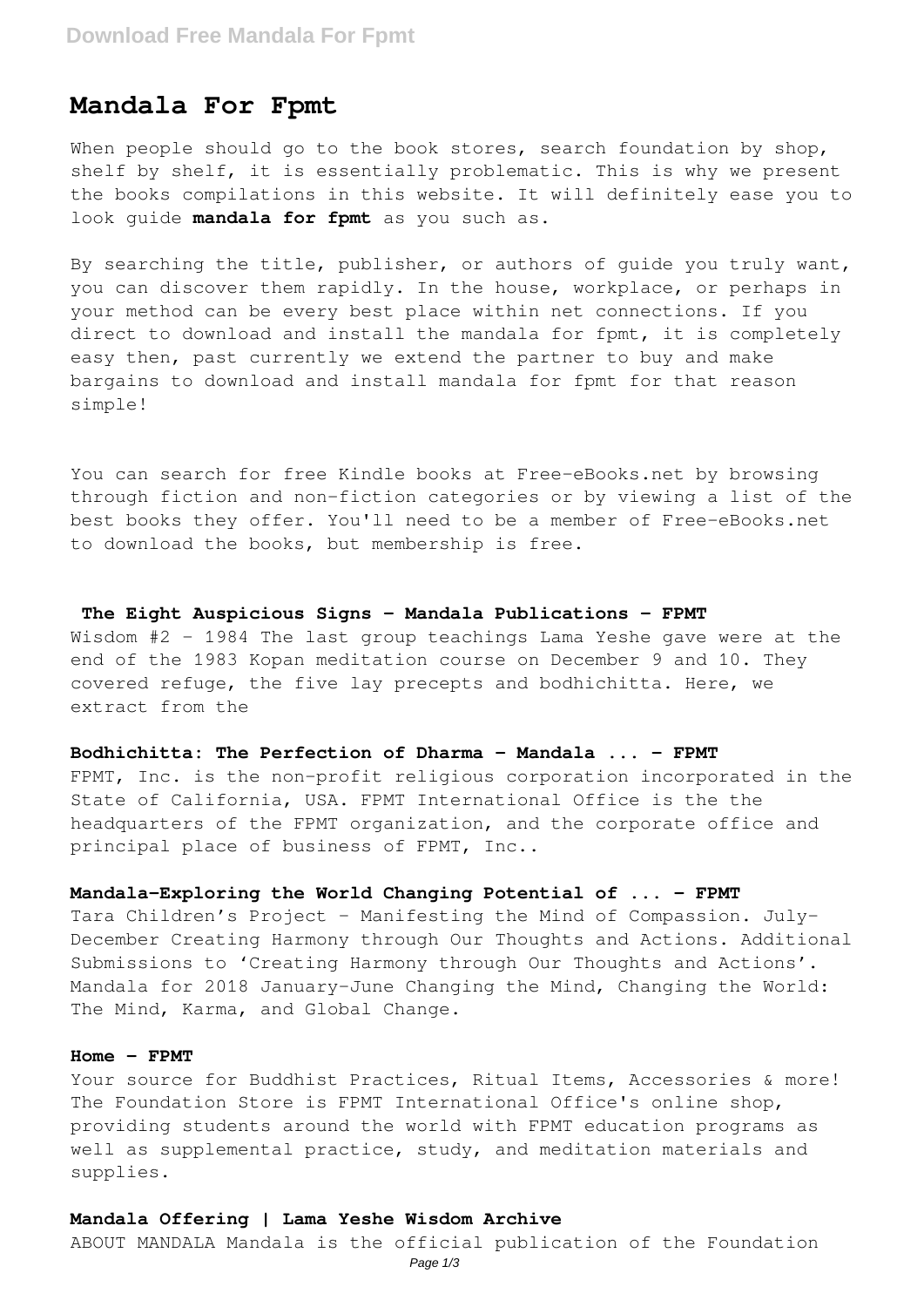for the Preservation of the Mahayana Tradition (FPMT), an international charitable organization founded more than thirty years ...

#### **Medicine Buddha Mandala PDF - Foundation**

Mandala offering is a powerful method for accumulating extensive merit in a short time. The Tibetan word for mandala is kyil.kor : kyil is essence, kor is taking—taking the essence. The term means taking the essence on the base of offering a mandala, and what you get from this is merit—the cause.

## **Mandala Publications - Home | Facebook**

Statues and Stupas: Mandala Wheels for Filling Statues and Stupas PDF-This is a set of the mandala wheels needed to fill statues and stupas, as indicated in Benefits and Practices Related to Statues and Stupas, Part 2; Building and Blessing Holy Obje

### **Mandala Magazine - Foundation**

The eight auspicious signs are the umbrella, yellow fish, vase, lotus, white conch shell, glorious peu, 1 banner and Dharma chakra. Here is the meaning of these eight auspicious signs according to my root guru, His Holiness Trijang Dorje Chang's explanation. 2. 1.

# **Shamatha in the Indian Buddhist Tradition - Mandala ... - FPMT**

Lama Zopa Rinpoche is a Tibetan Buddhist scholar and meditator who for 30 years has overseen the spiritual activities of the worldwide network of 160-plus centers, projects and social services that form the Foundation for the Preservation of the Mahayana Tradition (FPMT) which he founded with Lama Thubten Yeshe.

## **Medicine Buddha Ritual Set for Pujas - Foundation**

Dharma items are offered with the wish to benefit others. The mind should not view them in an ordinary way, i.e. as goods to be bought and sold. We provide these items to make more Dharma available and to support FPMT charitable projects. Please see FPMT store's policy.

## **Mandala - FPMT**

Mandala magazine covers the vibrant international community of Foundation for the Preservation of the Mahayana Tradition (FPMT), an international charitable organization founded by Lama Thubten Yeshe (1935-1984) and Lama Zopa Rinpoche with more than 155 affiliate centers, projects and services in more than 30 countries.

# **Mandala Magazine - Foundation**

Mandala.fpmt.org uses IP address which is currently shared with 1 other domain. The more sites share the same IP address, the higher the host server's workload is. It is strongly recommended that the host server should be changed or the hosting provider should be requested to give a different (separate) IP address for this domain.